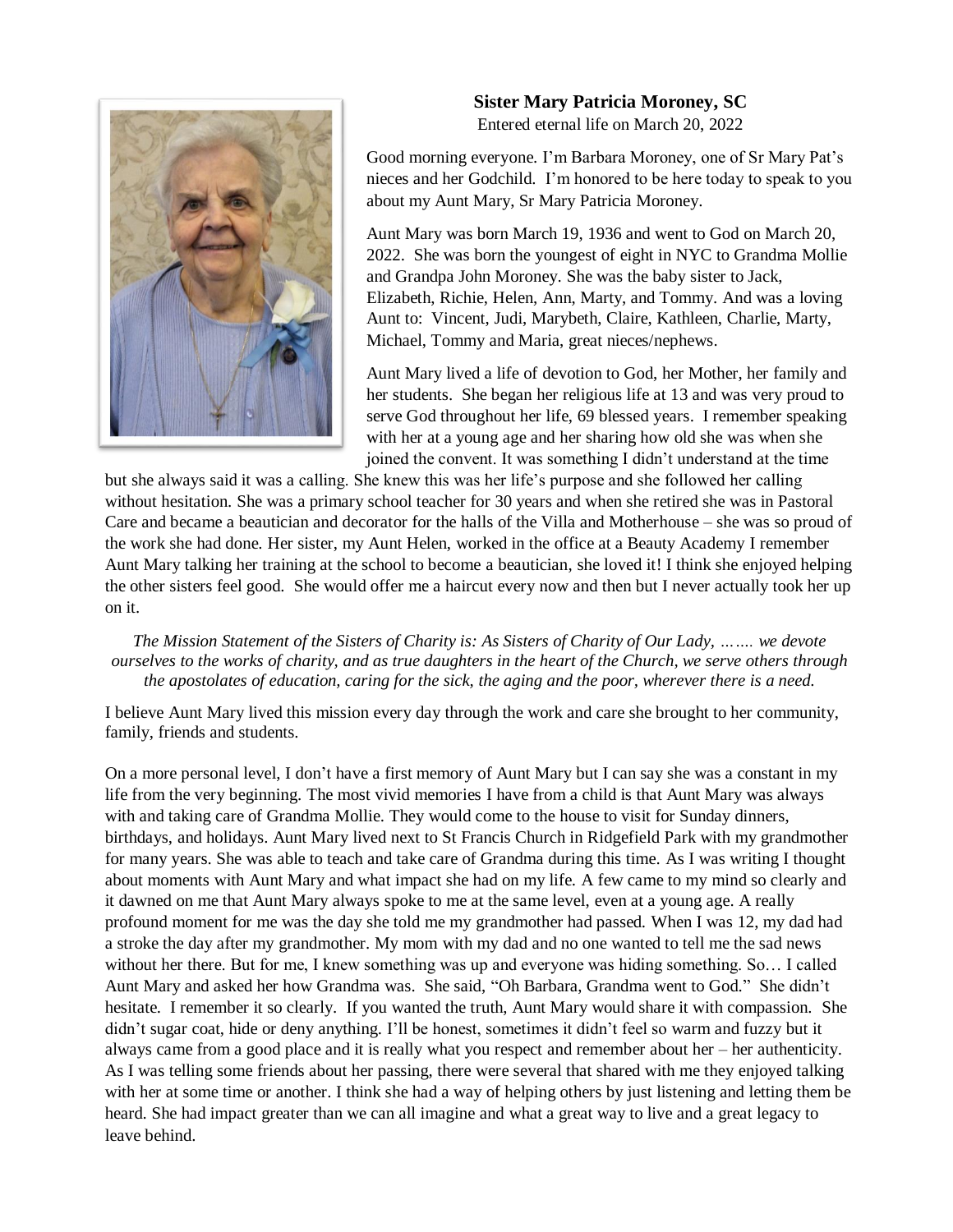Aunt Mary loved her family, she was so proud of each and everyone one of us. She had pictures all over her room of her family. Even families I didn't know, she touched their lives. She loved when we would visit her in her place… see her Irish décor, it made her day. When we would come to her Jubilee's she would be so happy to have us all here. Today, there is a picture on the alter from her  $60<sup>th</sup>$  Jubilee and until the end she knew that was her family. Over the years mom and I would visit with her and bring her lunch and some groceries – most importantly her roast beef, raisin bread and always some chocolate treats…. Her absolute favorite! She was a chocolate lover through and through.

About two months ago, Sister Ellen called to let us know she was going into hospice care. I wasn't surprised, but I will admit there was a part of me that thought she's strong, she's not going anywhere. Two years ago she had Covid and we thought then we may lose her, but she came out strong. As the weeks went by there were visits that were quiet and others that were happy.

On Saturday, March 19<sup>th</sup>, I had planned to visit for her birthday. There was a moment I thought, maybe I'll go tomorrow. I was having family over for St. Patrick's Day that day and maybe Sunday would be better. But I said no, go today. I brought her a shamrock plant and a Happy Birthday balloon. When I went into the room she was watching television and was so alert. I said Happy Birthday! She smiled… and asked, it's my birthday? It's the 19<sup>th</sup>? I said yes and she was so happy. We then looked at one of the family pictures in her room and talked about all of her brothers and sisters. She smiled and spoke a little about when they were younger.

Then I told her I was texting with all of her nieces and nephews and everyone was wishing her a Happy Birthday. She asked me again if it was her birthday and I said yes, it's your birthday! I can't tell you how wonderful it is to remind someone it's their birthday. As I was leaving she asked me who was behind her. I said no one, it's only the wall behind her. But for a brief moment, in my heart, I was thinking it's probably Grandma Mollie and the gang. She had been talking about her brothers and sisters so clearly, I truly believe they were with her.

On Sunday, March  $20<sup>th</sup>$  my phone rang at 7 a.m. and it was Sister Ellen. I was surprised. Seeing how wonderful she was the day before and especially being her birthday, it felt surreal. But she was at peace with God and her family and I know in my heart she is watching over all of us from heaven.

Aunt Mary was happy and proud to be a Sister of Charity, a daughter, a sister, a sister-in-law, an aunt, a friend and a teacher to so many in her life. She loved being Irish, she loved to teach, travel, swim, enjoy a week in LBI some summers, eat steak, chocolate, and she loved movies and watching her favorite shows. And most importantly she loved to help by praying for those in need and those she loved.

As I come to the end of my remembrance, I want to thank you all for being here today to celebrate and honor the life of Sister Mary Patricia. When I was preparing for this, I asked her what she wanted me to share and I came across this twice in her notes and felt compelled to read to you:

## **On the Journey**

Will you carry me up the mountain It's a long winding road The pathway is steep, it's a long, long way Be with me on the journey and walk by my side To leave my fears along the way